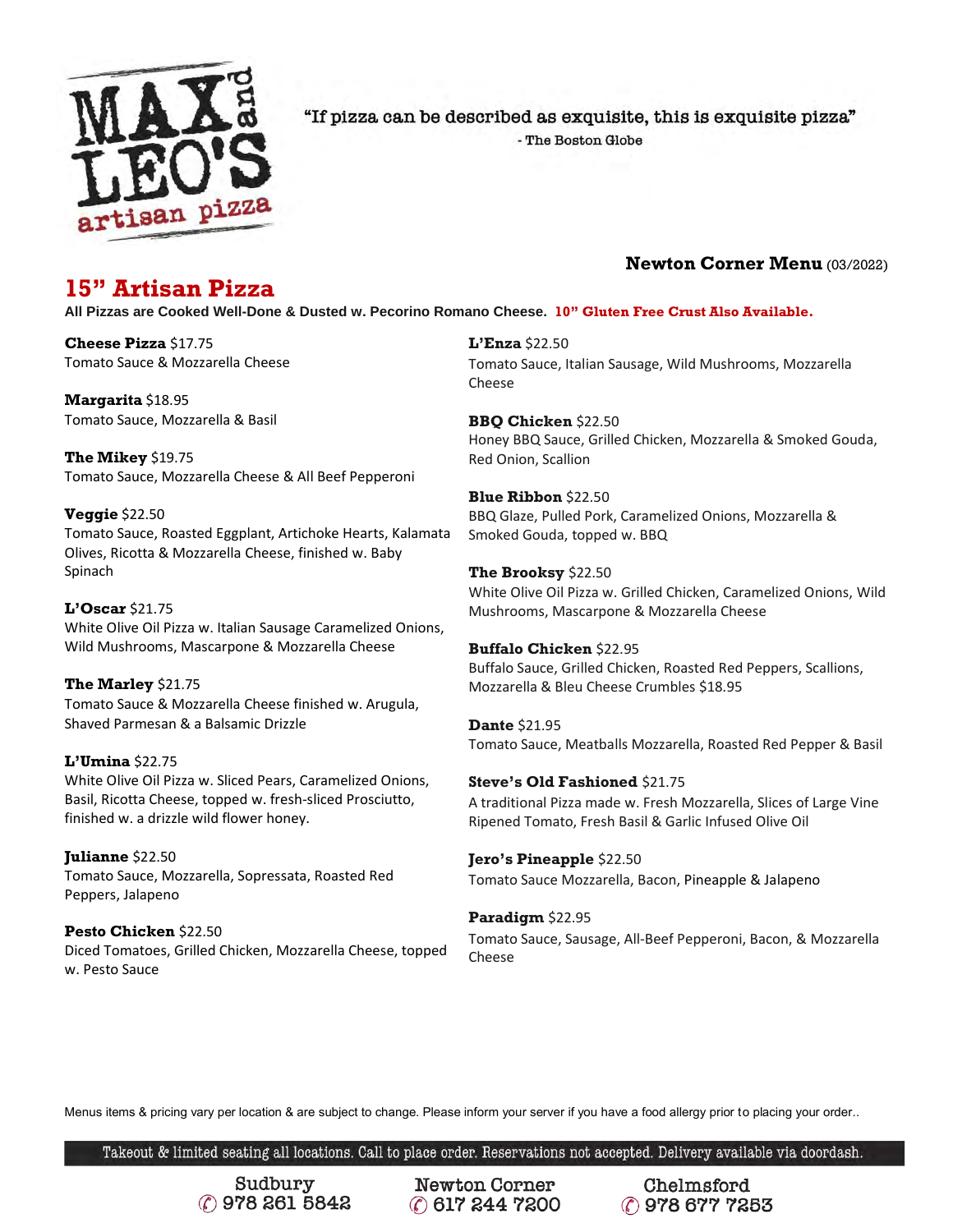

"If pizza can be described as exquisite, this is exquisite pizza"

- The Boston Globe

#### Build Your Own

Toppings **Choose A Base** Fresh Tomato Sauce Olive Oil Buffalo Sauce BBQ Sauce Honey BBQ Sauce

**+ Cheese \$3.25 ea** Mozzarella **Mascarpone** Smoked Gouda Bleu Cheese Crumble Parmesan Ricotta Goat

**+ Vegetable \$3.25 ea** Mushrooms Caramelized Onions Roasted Red Pepper Red Onion **Scallions** Diced Tomato Baby Spinach Arugula Artichoke Hearts Roasted Eggplant Caramelized Pear Hot Cherry Peppers Jalapenos Pineapple \*Basil \$1.25

**+ Meat \$3.75 ea** Oven Roasted Chicken Italian Sausage All-Beef Pepperoni Sopressata Bacon **Prosciutto** Pulled Pork Meatball

**+ Drizzle \$1.75 ea** Balsamic Vinaigrette Wild Flower Honey Buffalo Sauce BBQ Sauce Honey BBQ Sauce

## Build Your Own

**[«](https://www.toptal.com/designers/htmlarrows/punctuation/double-left-pointing-angle-quotation-mark/) Build Your Own 15" Pizza** Starting at \$15.25

Choose from the 'Build Your own Toppings' All pizza cooked well-done & dusted w/ Pecorino Romano

#### **[«](https://www.toptal.com/designers/htmlarrows/punctuation/double-left-pointing-angle-quotation-mark/) Build Your Own Nachos** Starting at \$12.95

Add any Pizza Topping to our House-Made Crisp Tortilla Chips covered in melted Cheddar & Monterey Jack Cheese. Sour Cream & Salsa on the side **+ Veggie or Cheese Topping \$3.25 ea. + Meat Topping \$3.75 ea.** 

## Specialties

**Oven-Roasted Wings** \$15.50

**- Lemon Rosemary Topped w Caramelized Onion - Honey Hot Habanero w/ Charred Habanero Peppers & organic wildflower honey drizzle** 

#### **Buffalo Chicken Nachos** \$16.50

Crispy fried chicken on house-made tortilla chips topped with our cheese blend, blue cheese crumbles, scallions, & roasted red peppers, drizzled w. buffalo sauce

**Chili Nachos** \$16.50 Steel Rail Chili over house-made tortilla chips topped with our cheese blend

**Steel Rail Infused Chili \$11 House made beef chili & tortilla chips topped with our cheese blend, sour cream & salsa**

#### **Meatball Trio** \$10.00

Meatballs & marinara topped with aged Pecorino Romano & basil **- Add melted Mozzarella \$2.00**

#### **Mac & Cheese**

Served piping hot, straight from the oven  **- Three Cheese \$13.00 - Buffalo Chicken \$14.95** 

#### **Fire Roasted Stuffed Pepper** \$12.50

Red bell pepper stuffed with chicken, rice, vegetables & balsamic glaze drizzle

## Salads

**Arugula \$13.50** Roasted Almonds, Shaved Manchego Cheese Quince Dressing

**Baby Spinach \$13** Goat Cheese, Bacon Crisps w. Raisins, Craisins, & Balsamic Vinaigrette

**Caesar Salad** \$12.75 Romaine Lettuce, Cucumber, Tomato, Shaved Parmesan & Croutons

#### **Mixed Mesclun Greens** \$12.75

Mesclun, Roasted Red Peppers, Caramelized Pear, Pecorino Romano w Apple Cider Vinaigrette

Menus items & pricing vary per location & are subject to change. Please inform your server if you have a food allergy prior to placing your order..

Takeout & limited seating all locations. Call to place order. Reservations not accepted. Delivery available via doordash.

Sudbury C 978 261 5842

**Newton Corner** (?) 617 244 7200

Chelmsford C 978 677 7253